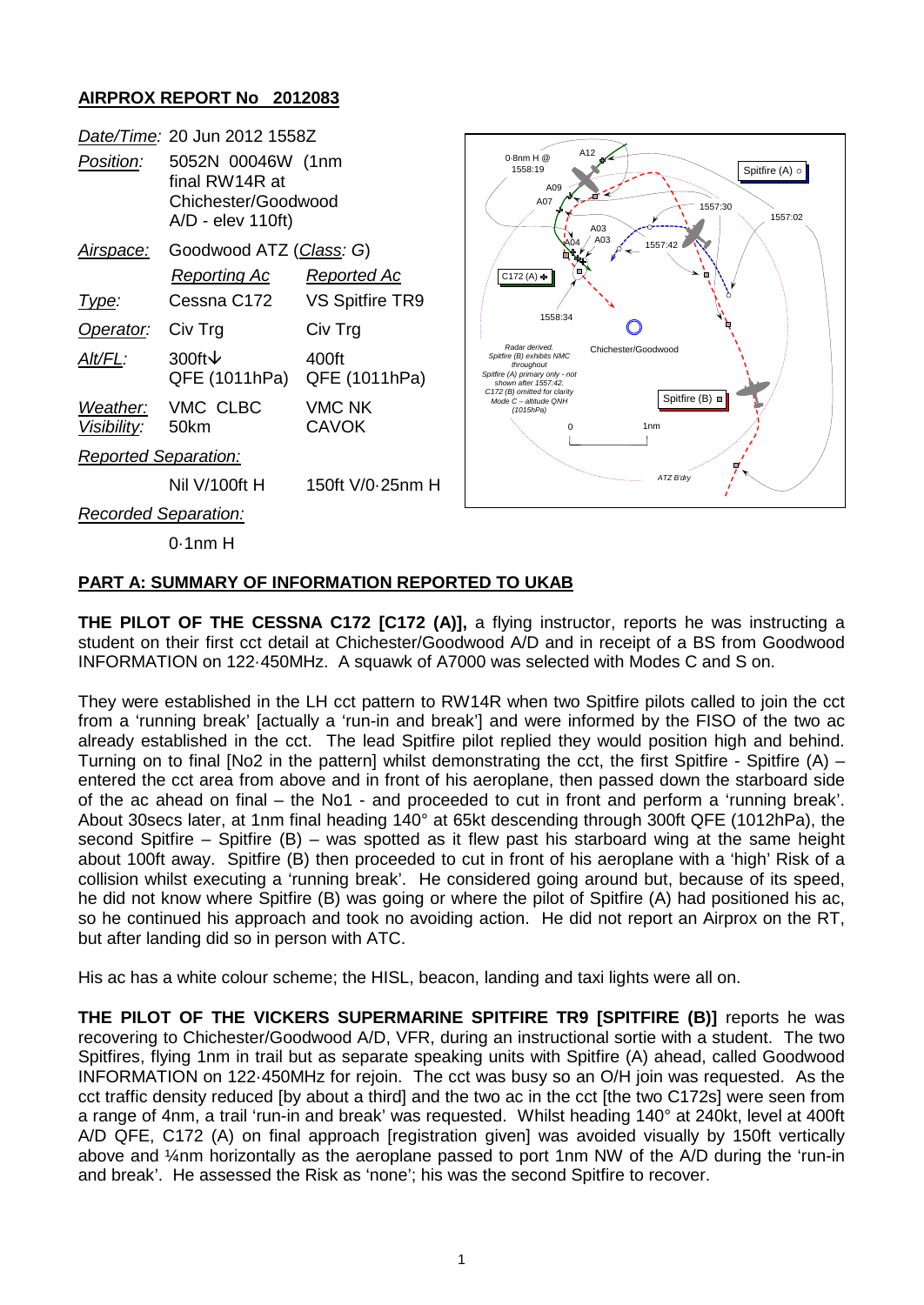The Spitfire TR9 has a grey and dark green WWII camouflage scheme; the nav lights were on.

**ATSI** reports that the Airprox occurred 1nm NW of Goodwood, within the Class G Goodwood ATZ in the final approach area to RW14. The Goodwood ATZ comprises a circle radius 2nm, centred on the midpoint of RW14R/32L, extending from the surface to a height of 2000ft above the A/D elevation of 110ft.

The C172 flown by the reporting pilot – C172 (A) - was on a local VFR flight from Goodwood operating in the visual LH cct to RW14R together with another  $C172 - C172$  (B). The subject Vickers Supermarine Spitfire TR9 Spitfire (B) was returning VFR to Goodwood together with another Spitfire - Spitfire (A) - following a training detail. The flight academy operates the Spitfires two days a week from Goodwood. These days vary subject to weather. The two Spitfires were not flying in formation. The LAC Radar recording shows Spitfire (B) displaying an SSR code 7000 without Mode C; Spitfire (A) is shown as a primary contact only. Altitudes displayed on the radar recording are based on the London QNH (1015hPa).

Goodwood ATSU was manned by a FISO, callsign Goodwood INFORMATION; ATSI assessed the FISO's workload as medium/heavy. A report was not available from the FISO.

The UK AIP entry for Goodwood at EGHR AD 2.22 – Flight Procedures, states:

'Fixed-wing circuit height 1200ft or as directed by ATS.

Fixed-wing standard join is overhead at 2000ft. 'Straight-in' and 'base' joins are strongly discouraged when the circuit is active. ATS can advise on circuit status. Outside ATS hours or after sunset, overhead join is mandatory.'

The Goodwood QNH was 1015hPa and the QFE 1011hPa. In the absence of a Goodwood weather, the Shoreham METAR for 1550Z was: 14012KT 9999 FEW042 17/12 Q1015=

At 1551:30, C172 (A) departed from RW14 to position into a LH visual cct shared with C172 (B). The two Spitfire pilots had called separately for a rejoin from the S and, when advised the cct was active, indicated an intention to position for the standard O/H join.

At 1555:28, Spitfire (B) pilot was asked to report through the O/H or downwind as the pilot wished; Spitfire (B) pilot responded that he may well join downwind but would advise when closer and indicated he was just crossing the coast.

At 1556:10, C172 (B) pilot reported short final and was given a discretionary touch and go. C172 (A) was on L base.

At 1557:02, Spitfire (A) pilot reported visual with both of the cct ac and requested *"..am I clear to break to the deadside"*. The FISO asked if Spitfire (A) pilot was following the No2 ac [C172 (A)] and added that both of these light ac were remaining in the cct for a touch and go. Spitfire (A) pilot replied that he would be well above the No2 - C172 (A) - and overtaking No1 in the pattern - C172 (B). Spitfire (B) is shown approaching the cct area in the vicinity of the downwind leg.

At 1557:30, Spitfire (B) pilot reported visual with both C172s and Spitfire (A) to position behind Spitfire (A) stated *"..I'd like to roll in behind for a run-in and break as well".* The FISO advised Spitfire (B) pilot, *"obviously if you could make sure you don't get in front of the circuit traffic that's not a problem",* thereby acknowledging the run-in and break; Spitfire (B) pilot acknowledged with Wilco.

At 1557:35, the radar recording shows Spitfire (A) N of the A/D with no SSR and 1nm inside of C172 (A), which was approaching a 1.8nm final at an altitude of 800ft. C172 (B) was below radar coverage on very short final.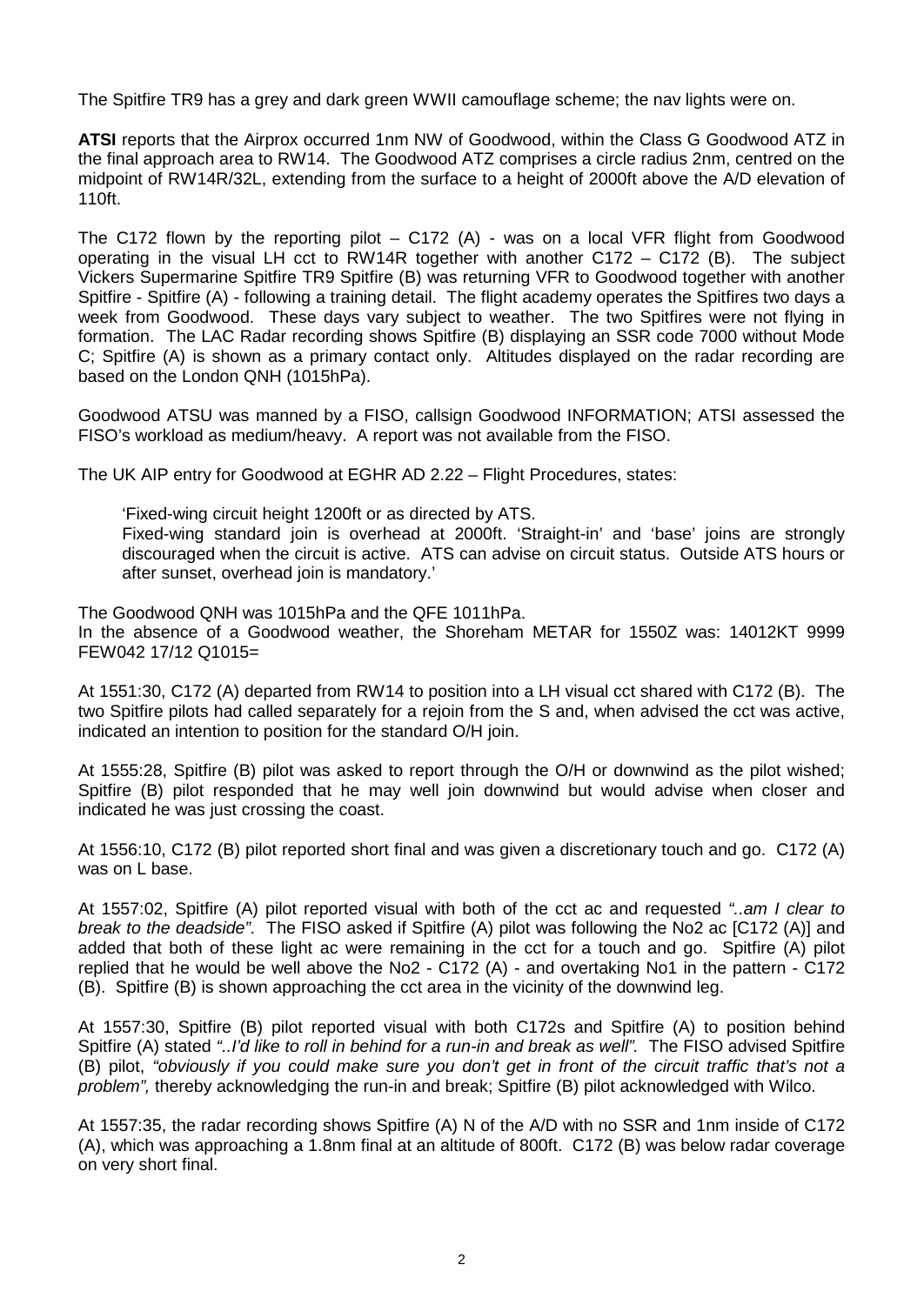Spitfire (A) continues through the RW14R centreline at the short final position and the pilot reported deadside descending now. Spitfire (A) continued O/H the A/D on the deadside before positioning into a short cct pattern. C172 (B), still below radar coverage, is believed to be climbing out after a touch and go.

At 1558:14, Spitfire (B) pilot reported "[Spitfire (B) C/S] *is long final* (sic) *visual with both Cessnas for a run-in and break I'll be inside both Cessnas",* (It is believed that Spitfire (B) pilot intended, after the break to remain inside of C172 (B), which was on climb-out). The FISO reminded Spitfire (B) pilot that both light ac would be remaining in the cct and asked Spitfire (B) pilot to report again downwind. The FISO added that obviously they would be in the cct and climbing out again. Spitfire (B) pilot replied, *"that's affirmative visual with all circuit traffic".*

At 1558:19, C172 (A) is shown 1·2nm from the A/D at an altitude of 400ft and indicated groundspeed of 56kt. Spitfire (B) is shown turning towards the RW into the final approach area 0·8nm behind C172 (A) with no Mode C but with an indicated radar groundspeed of 232kt. At 1558:30, C172 (A) is shown at an altitude of 300ft, with Spitfire (B) indicating a groundspeed of 242kt in C172 (A)'s 5 o'clock at 0·2nm. Spitfire (B) continued to pass to the R of C172 (A). The projected paths and plotted positions indicate that the CPA is at 1558:32, between radar sweeps, as Spitfire (B) passes 191m [0.1nm] to the R of C172 (A). At 1558:34, Spitfire (B) is shown in the C172 (A)'s 2 o'clock position at a range of 230m. Spitfire (B) pilot's written report states he was flying at a height of 400ft above the airfield, which equates to an altitude of 510ft.

At 1558:42, the pilot of C172 (A) reported on final and was given touch and go at discretion by the FISO (Surface Wind 120/10). At that point, C172 (A) has faded from radar but is believed to be about ½nm from touchdown with Spitfire (B) commencing a L turn into the short cct pattern as it passed the RW14R threshold ½nm ahead of C172 (A). Spitfire (A) and Spitfire (B) continued in a short cct pattern to land ahead of C172 (B) without further incident.

The FISO indicated that his initial expectation was that with an active cct the Spitfire pilots had intended to make standard O/H joins. When the Spitfire pilots requested run-in and breaks with two ac already in the cct, the FISO acknowledged this and passed TI with an expectation that the two Spitfires would remain on the deadside, well clear of C172 (A), as was the usual practice.

The ATS Unit reports that the Spitfire pilots prefer, subject to traffic, the run-in and break option as a method of allowing the ac to bleed off speed. The Unit expressed some concerns regarding the mix of training ac and variations of speed with students in the cct. There was a recognition that student pilots might be unsure of the intention of the high-speed ac joining the cct in this way.

Unless otherwise approved the standard join is O/H at 2000ft. The cct was reported as active and both Spitfires reported their intention to make a standard join. Spitfire (A) joined the cct first, closely followed by Spitfire (B) and with only two ac ahead in the cct both Spitfire pilots requested a run-in and break.

The FISO passed appropriate traffic information to the Spitfires and acknowledged the 'run-in and breaks'. However, it was noted that the FISO did not pass the two C172 ac, TI regarding the intentions of the two Spitfires, although it was likely that they were listening out on the RT and would have been aware of the arriving Spitfires. The FISO asked Spitfire (B) pilot not to get in front of the cct traffic on final and advised both Spitfires that the cct traffic was remaining in the cct.

The Manual of Flight Information Services, CAP410 Part B, Chapter 1, Page 1, Paragraph 2.1, states:

'The FISO has the following specific responsibilities:

a) issuing information to aircraft flying in the aerodrome traffic zone to assist the pilots in preventing collisions.'

Page 4, Paragraph 7.4, states: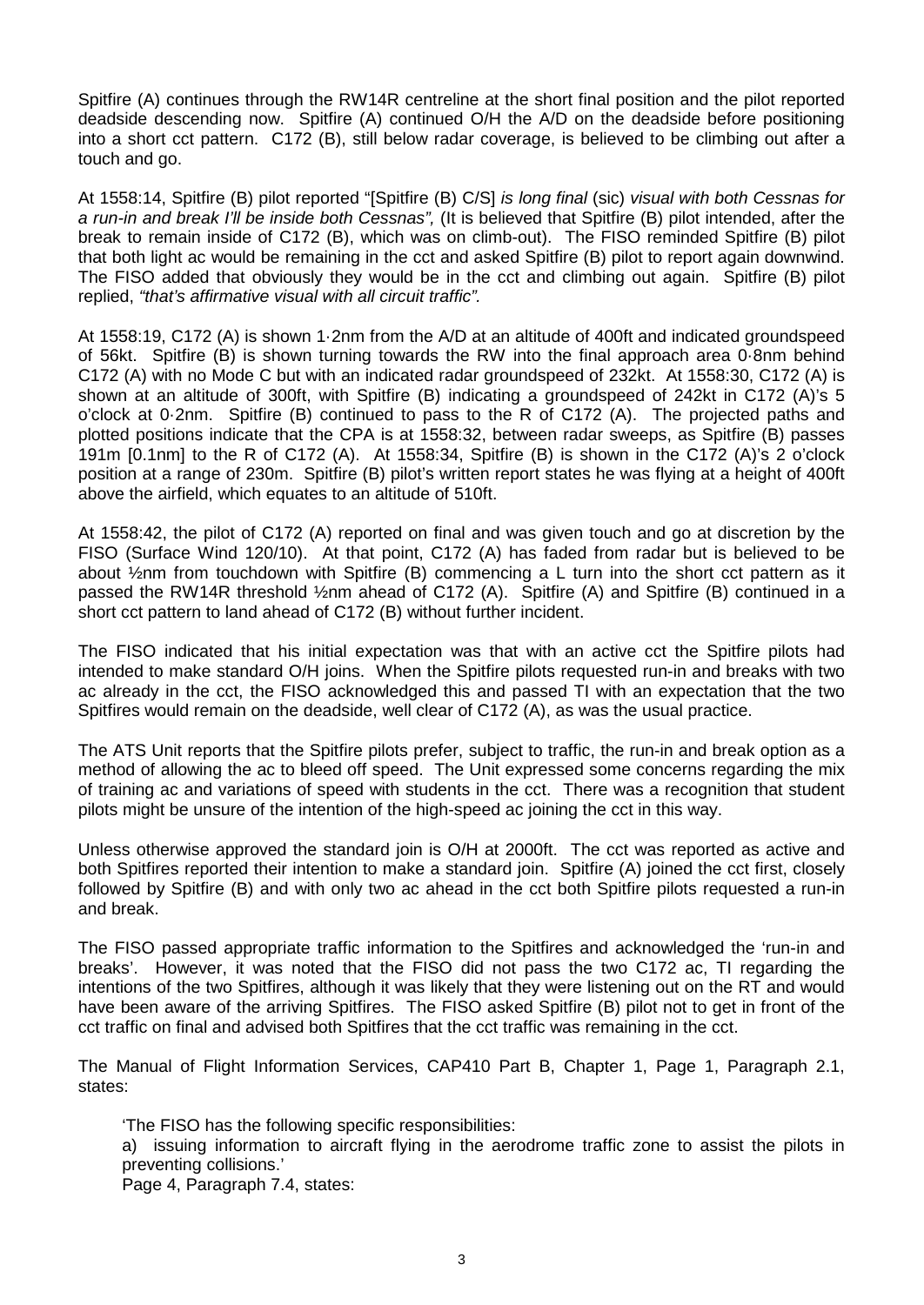'Landing direction and traffic information on known traffic flying within the ATZ and the immediate surrounding local area is normally passed when the aircraft is still some distance away from the ATZ. This enables the pilot to determine if it is safe to proceed with the flight as planned and to intelligently position the aircraft in relation to other aircraft in the circuit pattern. FISOs are not to instruct pilots to join the circuit at a particular position. Furthermore, FISOs may not allocate a landing order, e.g. 'Report final number 3'. The pilot must be told that there are two aircraft ahead in the circuit and it is up to the pilot to position himself accordingly. Although there is a legal requirement for pilots to report entering and leaving the ATZ [Rule 45 of the Rules of the Air Regulations], this is not the case for other reports in the circuit. Any requests for position reports downwind, final etc., for the purposes of passing traffic information, only have the status of a request although it is expected that most pilots will comply.'

The Airprox occurred when the pilot of C172 (A) on short final for RW14, with a student pilot, became concerned about the relative position and proximity of Spitfire (B), which had positioned to the R of C172 (A) during the run-in and break manoeuvre that that had been acknowledged by the FISO.

It is recommended that the ANSP, in consultation with local operators, review the requirements and procedures for unusual manoeuvres during periods of normal operation when training ac and student pilots may be operating in the cct.

## **PART B: SUMMARY OF THE BOARD'S DISCUSSIONS**

Information available included reports from the pilots of both ac, radar video recordings and a report from the appropriate ATC authority.

Members noted that the UK AIP specifies that the standard fixed-wing join at Goodwood is a conventional civilian overhead join at 2000ft, with a cct height of 1200ft. However, the run-in and break executed by the Spitfire pilots seems to have been a modified form of the normal military procedure designed to allow high performance ac to join and land quickly usually crossing the A/D boundary below cct height with a climbing break to wash-off speed as the ac breaks upwards onto the downwind leg. The run-in and break is not a normal procedure at civilian A/Ds and would be unknown to many civilian pilots. A GA Member opined that mixing civilian and military procedures is undesirable and this Airprox had raised a legitimate concern about the operation of ac, of widely dissimilar performance, operating in the same cct, but in differing ways; trying to integrate faster high performance ac into an already established pattern with slower training ac could prove difficult and/or disconcerting to those not familiar with the procedure. In the Member's view, both Spitfire pilots had not paid sufficient regard to the ac already in the cct pattern and had not conformed to the pattern formed by the two C172s established in the conventional LH cct to RW14, as they were required to do by the Rules of the Air. Another concern was how other pilots operating in the cct were supposed to understand what the Spitfire pilots were doing if the procedure was not promulgated to them, especially if it happened to be a student pilot on a solo landaway.

Since Goodwood employs FISOs, the Board recognised that it was entirely a pilot responsibility on how a joining pilot should position his ac in relation to other ac in the cct pattern and determine whether it was safe to do so. Members understood that FISOs are not empowered to instruct pilots where or how to join the cct and the ATSI report had made it plain that they are limited to passing information on known traffic flying within the ATZ and the immediate vicinity. Members perceived that the FISO had done as much as he could to ensure that the Spitfires could recover expeditiously and prevent a confliction with the other ac in the cct. Although it was likely that the pilot of C172 (A) would have been aware of other ac arriving in the cct from other pilot's RT calls, it was noted that the FISO did not pass TI to the two C172 pilots already established in the cct regarding the intentions of the two Spitfire pilots when their intention to conduct run-in and breaks was announced. Moreover, it seemed that the pilot of C172 (A) was not overly familiar with this procedure and just by listening out on the RT he would have gleaned little.